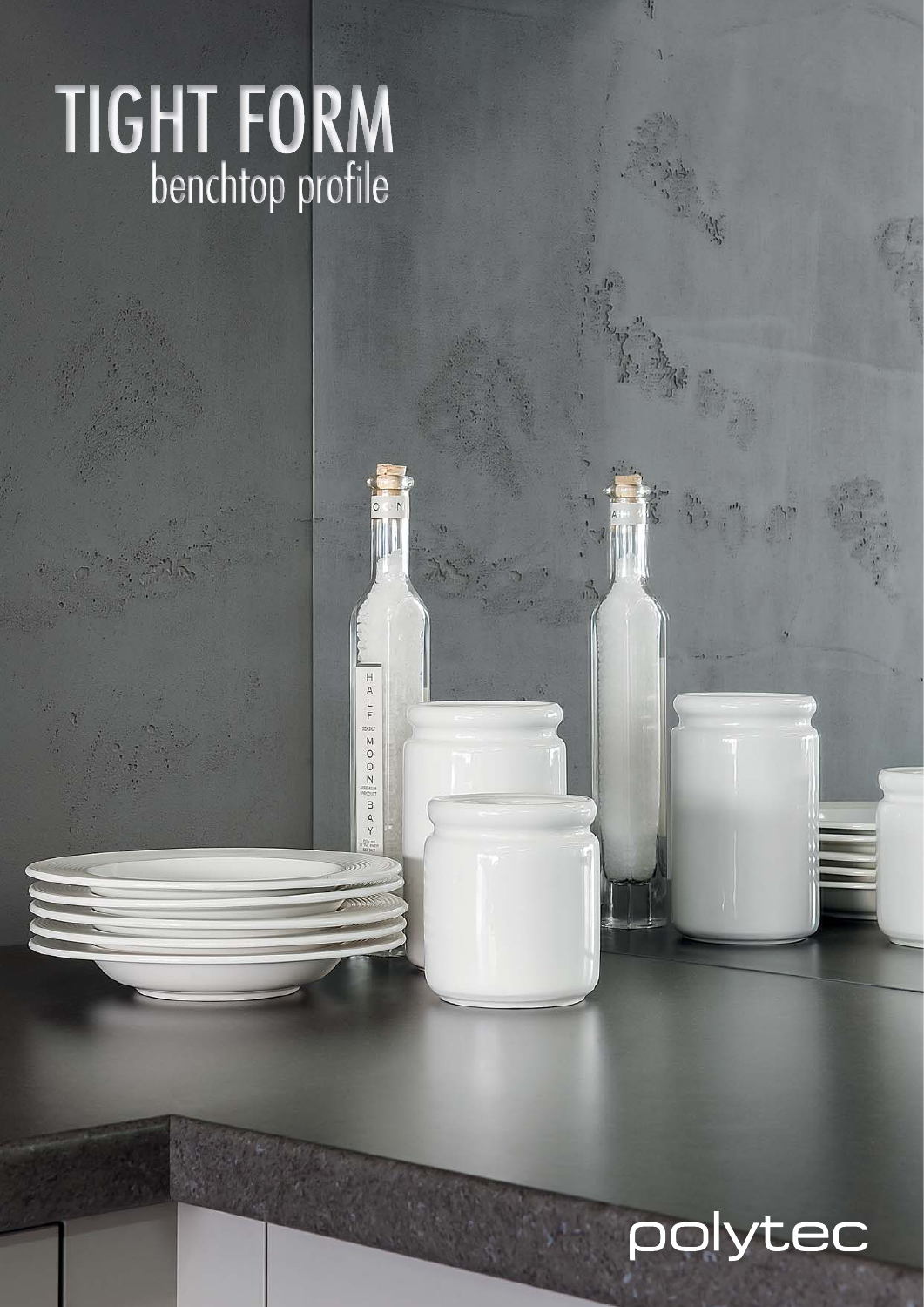polytec's Tight Form edge profile provides a seamless, modern look replicating a stone or granite edge with the functionality of high pressure laminate.

Available in a wide variety of stone structures, wood grains and solid colours, including the new Matera and Woodmatt ranges, polytec's innovative benchtop range is stylistically individual, functional and affordable.



#### *NEW* **BENCHTOPS** & laminate Matera range

polytec swatches and samples represent a small area of the overall colour structure To view the large colour sample, visit www.polytec.com.au.



#### *NEW* **BENCHTOPS** & laminate Woodmatt range

| Nordic Oak                                                                                                                                                                        | <b>Coastal Oak</b> | <b>Palace Teak</b> | <b>Tasmanian Oak</b> |
|-----------------------------------------------------------------------------------------------------------------------------------------------------------------------------------|--------------------|--------------------|----------------------|
| Angora Oak                                                                                                                                                                        | Casentino Beech    | Prime Oak          | Florentine Walnut    |
| Antico Oak                                                                                                                                                                        | Notaio Walnut      | Empire Oak         | Bottega Oak          |
| Benchtop in LAMINATE Stonehaven Matt, with Tight Form edge.<br>OUTSIDE COVER:<br>Drawers in MELAMINE Strata Grey Matt.<br>Wall panels in imi-beton Anthracite Concrete, Polished. |                    | Estella Oak        | <b>Black</b>         |

arker colours will show superficial wear and tear more readily than lighter coloured surfaces. and require more care and maintenance.

Visit www.polytec.com.au for specific care and cleaning information.

The colours and details shown in this brochure are to the highest standards in printing. However, they should only be used as an indication of actual product colour. To order your free colour sample visit www.polytec.com.au.

The use of our current colour samples gives the colour and finish that a customer would expect to receive. polytec does not guarantee exact colour matches across product ranges due to colour variation in each product group.



www.**polytec**.com.au

**p** 1300 300 547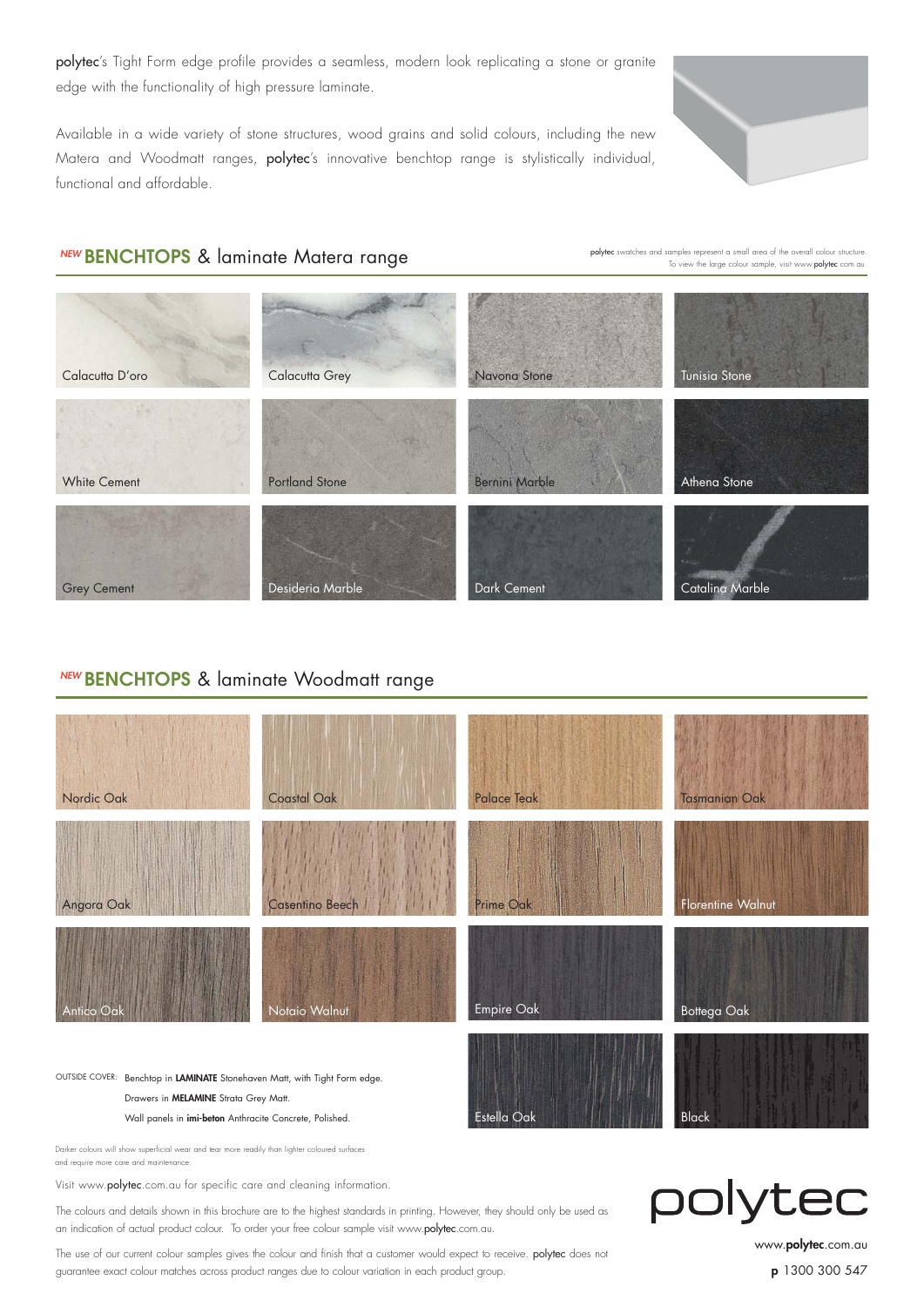| Polar White             | M         | Designer White<br>$\mathsf{T}$   | Natural White         | $M_{\odot}$  | Alpine Mist<br>M                        | Aspen Stone            | $M_{\odot}$  |
|-------------------------|-----------|----------------------------------|-----------------------|--------------|-----------------------------------------|------------------------|--------------|
|                         |           |                                  |                       |              |                                         |                        |              |
| Classic White           | M, T      | <b>White Cotton</b><br>${\sf M}$ | <b>Buller Stone</b>   | ${\sf M}$    | <b>Blanco Marquina</b><br>M             | Sanctuary              | ${\sf M}$    |
| Parchment               | M         | Snow Fabrini<br>M                | Chambord              | M            | Ravenna Intimacy<br>${\sf M}$           | Carrara                | ${\sf M}$    |
|                         |           |                                  |                       |              |                                         |                        |              |
| Porcelain               | M, T      | New Antique White<br>$M_{\odot}$ | Antique               | $\mathsf{T}$ | Purastone                               | Soapstone<br>${\sf M}$ | M            |
|                         |           |                                  |                       |              |                                         |                        |              |
| <b>Astral Stonewall</b> | ${\sf M}$ | Kirra Stone<br>M                 | <b>Crema Marfil</b>   | M            | Argento Stone<br>${\sf M}$              | <b>Oyster Grey</b>     | ${\sf M}$    |
| <b>Smokey Quartz</b>    |           | Pumice Micro<br>M                | Fontaine              | M            | Temple Stone<br>M                       | Norfolk Terrazzo       | M            |
| Carbon Micro            | ${\sf M}$ | Visoni Stone<br>$\mathsf{M}$     | Smoke Shimmer         | M            | fron Stohe<br>$\mathcal{M}$             | Kuringai Stone         | AM           |
| Stonehaven              | ${\sf M}$ | Espresso Fabrini<br>${\sf M}$    | <b>Astral Bitumen</b> | ${\sf M}$    | Greystone<br>M                          | Casastone              | ${\sf M}$    |
| Earthly Marquina        | ${\sf M}$ | Charcoal Fabrini<br>M            | Somerstone            |              | Nero Granite                            | Velvet Shimmer         |              |
|                         |           |                                  |                       | ${\sf M}$    | ${\sf M}$                               |                        | ${\sf M}$    |
| <b>Buffalo Stone</b>    | M         | Feldspar Shimmer<br>M            | <b>Black Matrix</b>   |              | <b>Barrington Marble</b><br>$M_{\odot}$ | Ravenna Mystery        | ${\sf M}$    |
| Ink Fabrini             | M         | Blackrock                        | Storm                 | ${\sf M}$    | Ardesia Stone<br>M                      | Black                  | $\mathsf{T}$ |
|                         |           | M                                |                       |              |                                         |                        |              |

Darker colours will show superficial wear and tear more readily than lighter coloured surfaces.